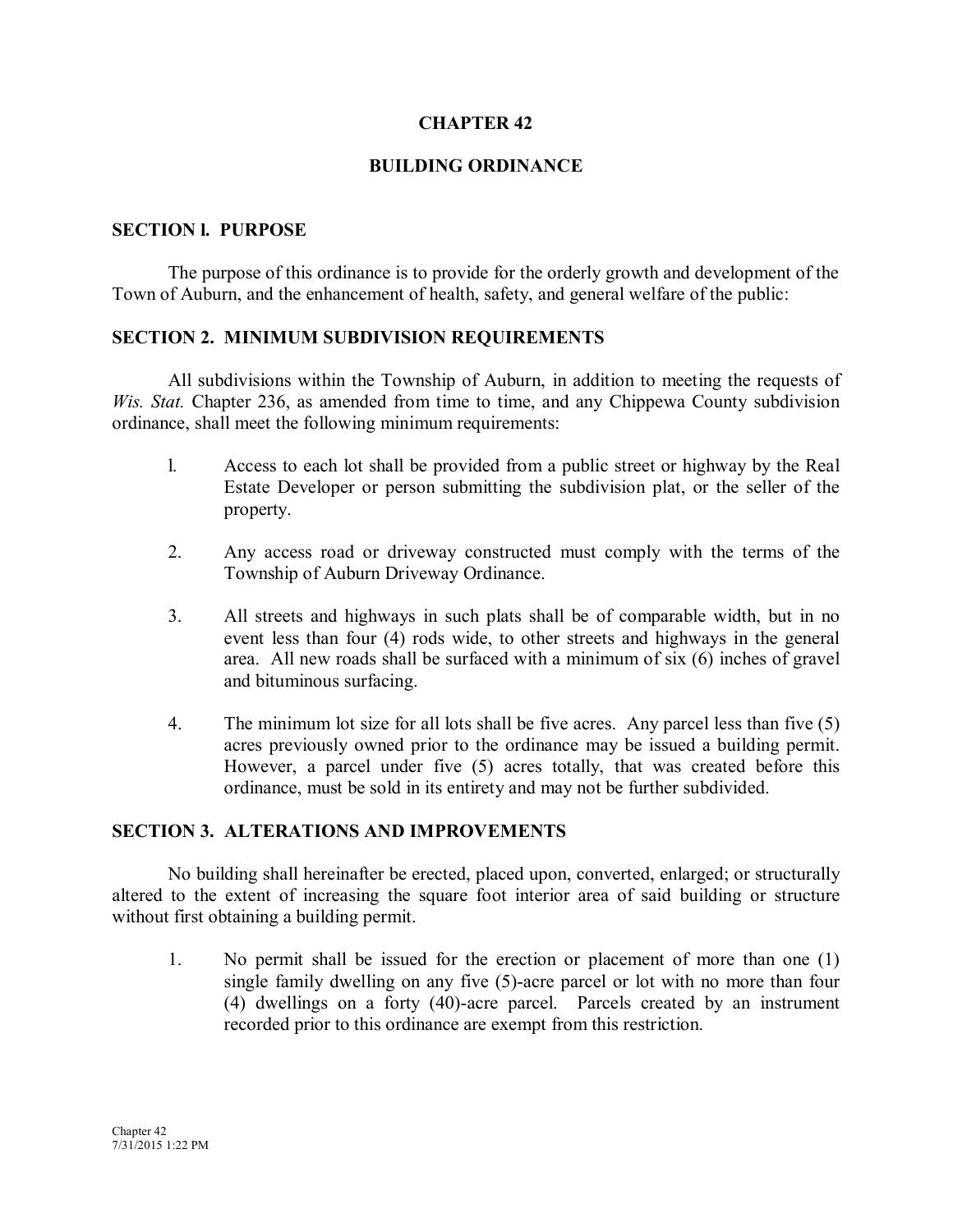2. No dwelling shall be erected or placed upon any parcel or lot of less than five (5) acres in size. Smaller parcels created by an instrument recorded prior to this ordinance are exempt from this. restriction.

# **SECTION 4. APPLICATIONS FOR BUILDING PERMITS**

Applications for building permits shall be made to the Town of Auburn through the Town Board Members on forms furnished by the Town and shall include the following:

- 1. The name and address of the applicant; the owner of the lot; the builder or contractor or architect or engineer.
- 2. A copy of the deed, real estate tax record or other similar evidence confirming applicant's ownership of the property. If the applicant is not the owner, then the applicant shall describe the capacity in which the applicant is appearing and provide written authorization from the owner of record.
- 3. A plat of survey, certified survey and/or a subdivision plat map that is determined by the Town Board or its designee, to be sufficient to identify the boundaries of the property and show the location of the property in relation to adjacent lands.
- 4. A description of the proposed site for the structure, including a location sketch showing the size of the lot or parcel involved, the exact location, and the proposed use to be made of the structure.
- 5. Existing public highways and other access routes to the property and the building site. Proper access requires direct access to a public highway via a driveway with a driveway permit issued in accordance with the Town's Driveway Permit Ordinance. Field roads are not acceptable access to residential properties.
- 6. Permits for the adequate and safe private sewage disposal system or plans to hook up to a public systems, which approximate date of its completion
- 7. The proposed manner in which an adequate and safe supply of water will be provided and the approximate date of its completion.
- 8. Such additional information as the Town Board may from time to time require.

# **SECTION 5. PERMIT FEES**

The application for the building permit, when filed, shall be accompanied by a fee for new dwelling construction and a fee for additions onto existing dwellings. *See* Fee Schedule adopted by resolution of the Town Board. State building permits or inspection fees for building code inspections as mandated by the State as of May 1980, are separate additional charges.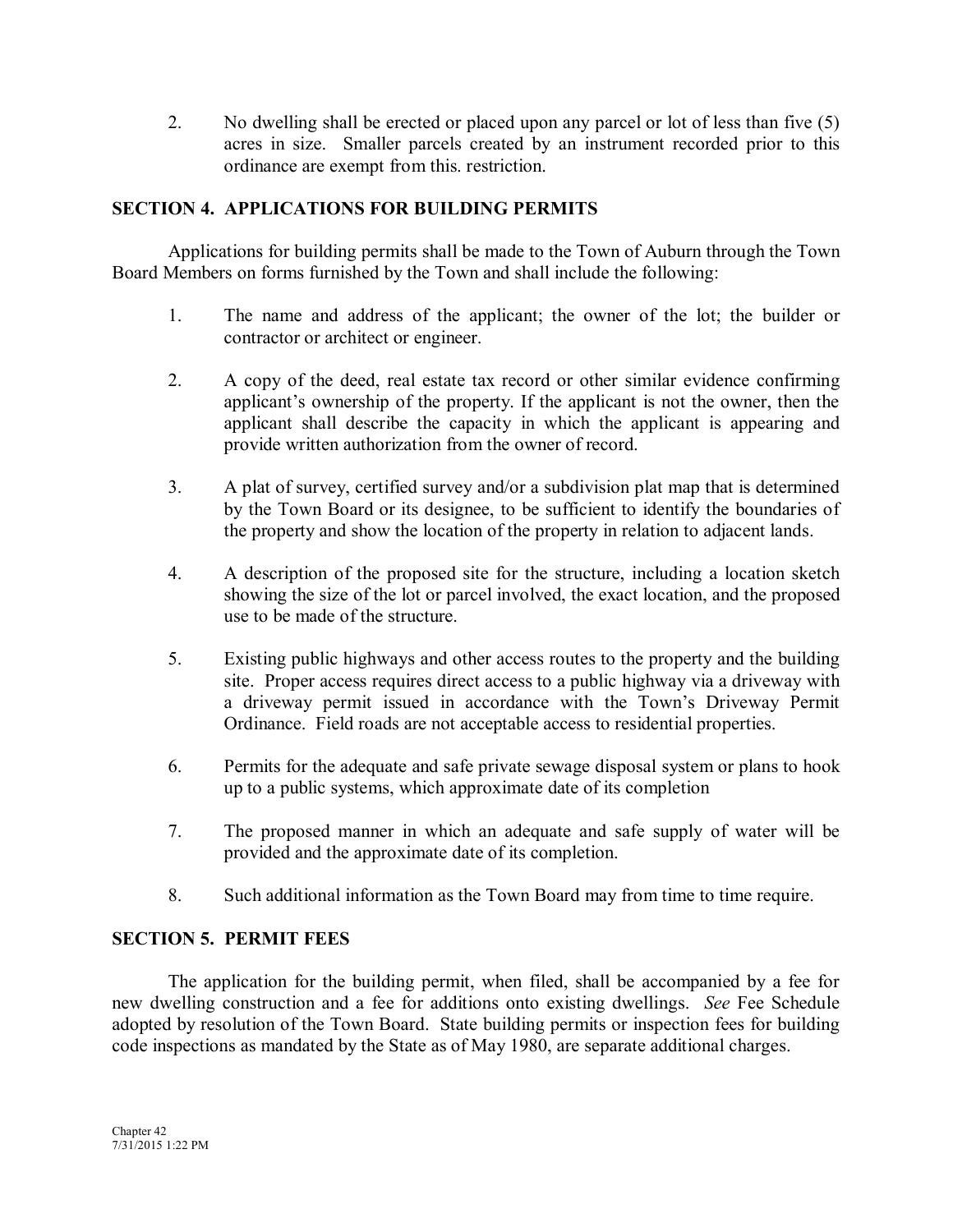An application for a building permit shall be granted or denied in writing by the Town Board within thirty (30) days after the date of filing thereof.

 The permit shall expire within two (2) years from the time it is issued unless substantial work has been completed. Any permit issued as a result of any false or misleading statement made in the application for the permit shall be null and void.

 No permit for the erection of a dwelling or the placement of a dwelling on any premises shall be granted unless the building shall be of a size of not less than 720 square feet. No permit for a structure to be used as a dwelling shall be granted unless the lot of area upon which the same is to be placed is at least five (5) acres or has been platted prior to the adoption of this ordinance subject to the requirements of Section 2 D.

#### **SECTION 6. SETBACK RESTRICTIONS**

 No permit shall be granted for the erection or placement of any structure closer than fifty (50) feet from the boundary line of adjoining properties, nor shall such permit be granted unless the entire sewage disposal system, including the septic tank and rain field, for the use of said premises is at least 50 feet from the lot line of the applicant.

The structure must be 80 feet minimum from the center of a public road.

### **SECTION 7. HEALTH, SAFETY, AND ENVIRONMENTAL RISKS**

 No permit shall be issued if the proposed location of the building or structure shall increase the fire hazard of the area or if the building or structure is to be used for a purpose which would be hazardous to the general area in which it would be located.

 In areas of the Township where the Town Board judges there is a significant public health or environmental risk due to the potential of ground or surface water contamination from sewage systems, the Town Board shall have the authority to deny building permits unless the applicant can present plans for a sewage treatment system that has no discharge to ground or surface water.

### **SECTION 8. FORFEITURES**

 Any person, firm, or corporation who violates, disobeys, neglects, omits; tries to willfully circumvent the intent of the ordinance, refuses to comply with this ordinance, or resists enforcement of any of its provisions, shall be subject to forfeiture in the amount of not less than \$10.00 no more than \$100.00. Each day of continuing violation shall constitute a separate violation. Nothing herein shall prevent the Township of Auburn from enforcement of its rights by a criminal or civil process.

Chapter 42 - rev. 8/21/2018